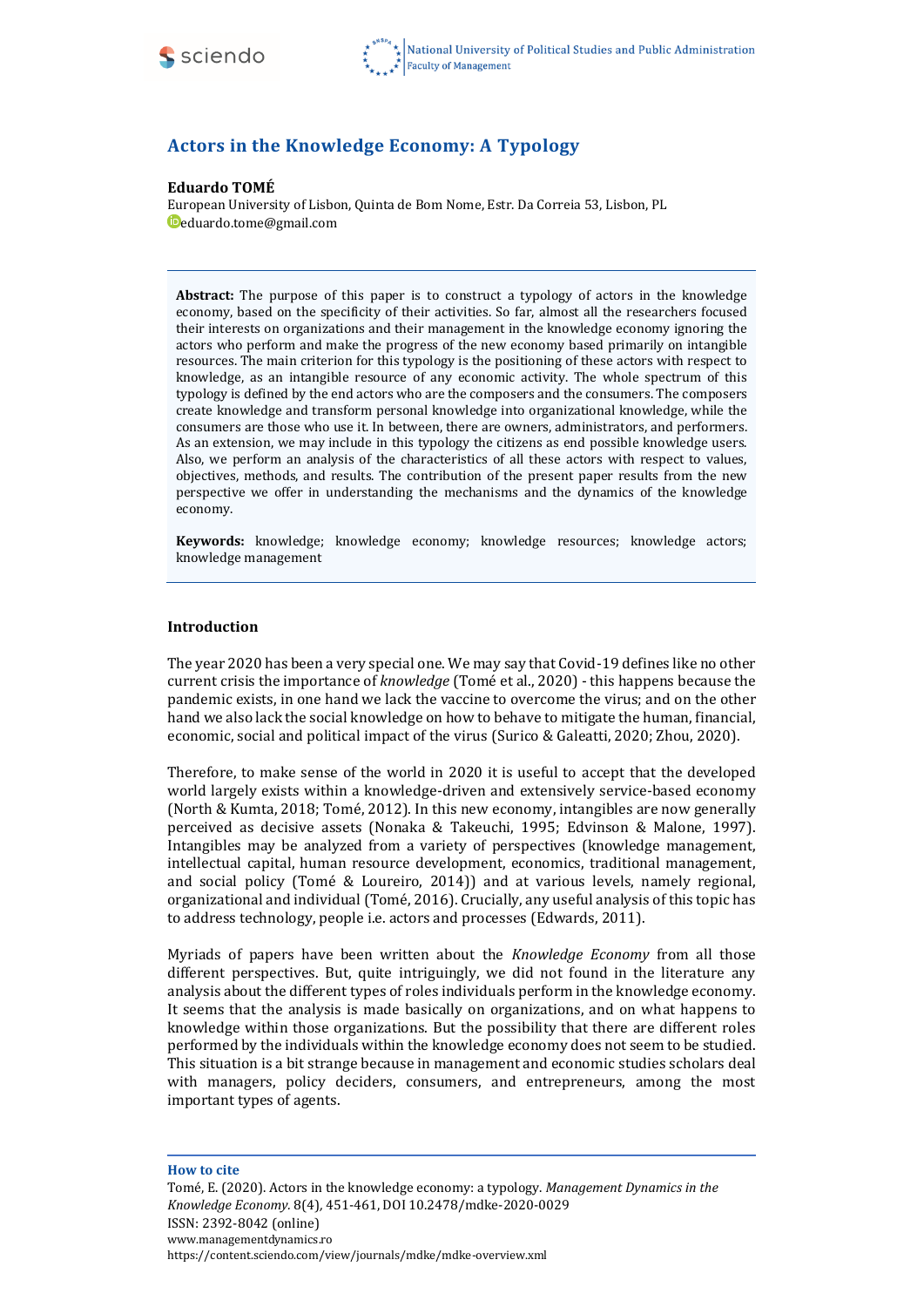We think that this omission exists because the analysis of the Knowledge Economy has been made essentially through a "productivistic" prism, in which what matters most is to find ways to optimize the use of knowledge in the organizations and mainly in the corporations and companies (Tomé, 2018). This operational way of dealing with knowledge does not seek to understand the behavior and the differences in the behavior of the agents involved. It is as the result of the investment in knowledge and other intangibles do not depend in any form on the agents involved; rather, causes like motivation, functions like leadership, actions like sharing or rewarding effort, and consequences, like job satisfaction, are discussed. But we did not find any study on the type of actors that exist in today's economy, as defined as the roles people perform. At best, competencies are analyzed, exhaustively, in the Human Resource Development field (Bratianu & Vatamanescu, 2017; Mc Guire, 2013). But that analysis of skills and competences in work-related does not aim to create a broad typology on what type of actors exist in the knowledge economy.

To address this omission is, we believe, important, for two main reasons. The first relates to any economy, the second one addresses specifically the knowledge economy. So, firstly, every economy as every phenomenon gains in comprehension and understanding when a new important insight is given; and we believe the insight we make in this paper is relevant for the understanding of the economy because it sheds light on the reality in a new and important perspective. Then, secondly, as we will see by the typology presented above, the categories defined relate intrinsically to knowledge and are more important in a knowledge-based society than in any other type of society.

In this context this paper analyses what are the basic kinds of actors that exist and the roles that individuals have in any economy in particular in the knowledge economy. Shakespeare would say: if the knowledge economy is a play, what are the types of actors (individuals) that I should put in that play to describe the mentioned economy. We know that Shakespeare used Kings, Queens, noblemen, clergy representatives, and all sort of peasant people – and this could be a typology. In this paper, we, therefore, present a typology for the "actors" in the "play" of any economy and in particular of the "knowledge economy". By doing so we hope to improve the understanding of the economies as if in a play we would describe who are the actors and what are their roles. In consequence, the research question can be formulated as follows:

# *RQ: What are the main actors in any economy and in particular in the knowledge economy?*

To answer that question the paper is divided into six sections. In the first section, we explain our methodology; in the second section we define the main elements of our typology as compared to the basic typology used in economic and managerial sciences; in the third section we dissect each type of actors relating the analysis with four specific questions namely the following: Objectives; Values; Methods and Results – therefore we summarize theories that define each one of those actors; in section four we analyze how in recent years (2018-20) those actors have been active at the societal and organizational level; in the fifth section we discuss the findings and assess their implications and limitations; the sixth and last section includes the conclusions and suggestions to further research.

# **Methodology: creation of the typology**

The idea of creating a typology about the main actors in any economy and in particular in the knowledge economy came to the author's mind during talks at the European Conference on Knowledge Management (ECKM) 2016, a conference held in Belfast. The most important and decisive talks involved professor Dan Remenyi, from Trinity College, Dublin. The idea that generated all the others was this one – not all people behave in the same way in the knowledge economy; and more precisely some people "create knowledge", while some people use the knowledge that is created. We end up naming the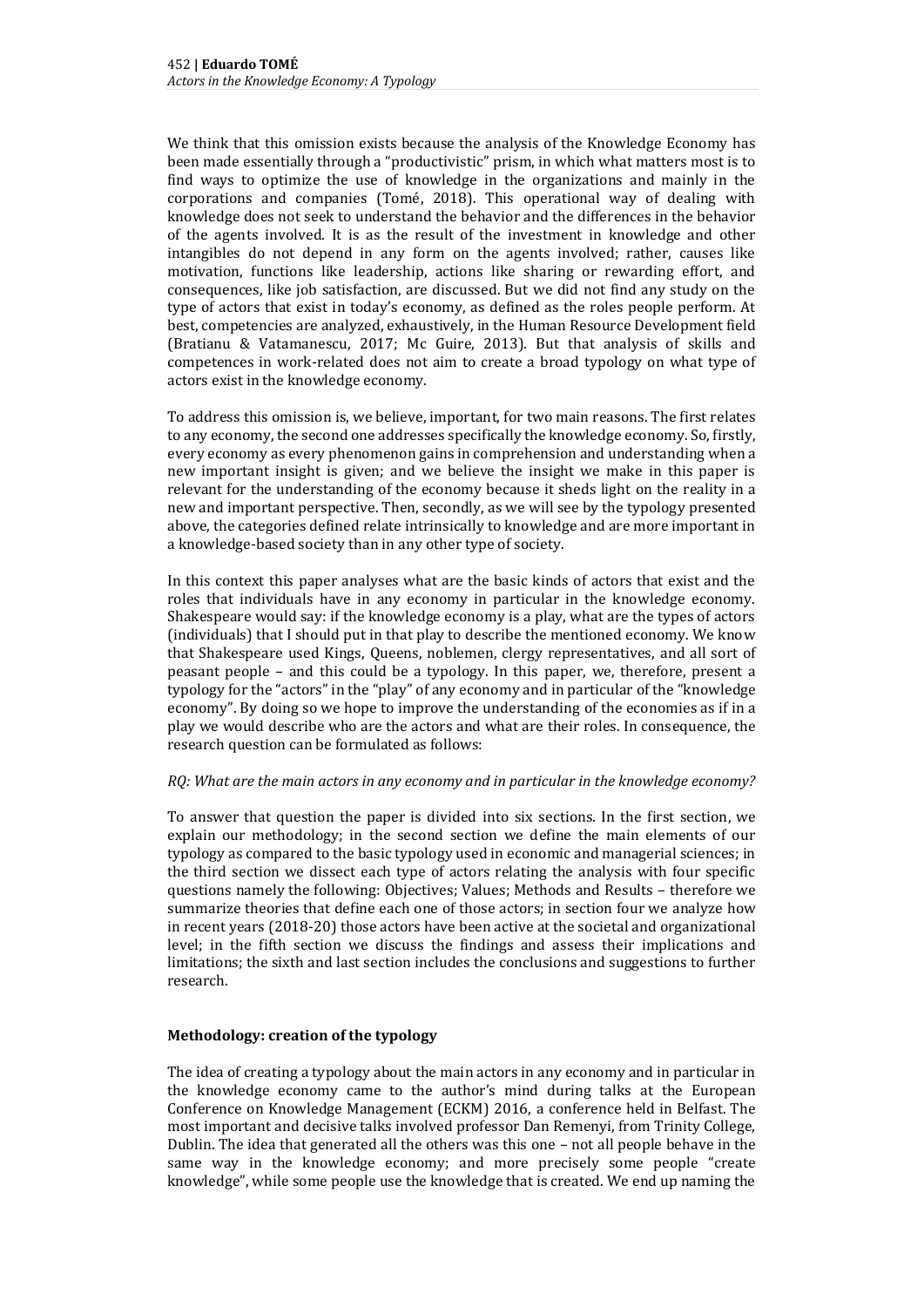first class as "Composers" and the second as "Costumers". These two classes represented the two ends of the scale of reasoning, namely the persons who generate and the persons who consume knowledge, the maximum of activity, and the maximum of passivity. But having arrived here we considered that some links were missing between the "Composers" and the "Costumers". And we found two missing links.

The first missing link is the "Owner" meaning the person who directly or indirectly possesses control over knowledge; the second missing link is the "Performer" meaning the person that is in the everyday activity and above all in the working activity uses knowledge assets. Therefore, we would say that the Performers put knowledge created by Composers and possessed by Owners in a form that is to be used by Costumers. Having arrived at this stage we believed that the "supply-chain" had been described but we also felt something very important was missing. Namely, going away from a private company framework to a more organizational and public sector framework we thought that some people are not "Owners" but "Administrators" and some individuals are not "Costumers" but "Citizens". We still believe this description of reality is interesting to describe any economy and in particular the Knowledge Economy. Finally, having defined the six types of actors we believe that it is necessary to describe the work of the Knowledge Economy from the perspective of knowledge itself; we tried to define each of the six categories more in detail. And we thought about values, objectives, methods, and results. It is this typology we explain and discuss in the remainder of this paper.

# **Concepts**

### *The traditional way*

The traditional way of analyzing economic activity divides people into employees, employers, and buyers (Frank, 2015). The first type of people should work for the second type to satisfy the needs of the third. By doing that the three groups would receive wages, profits, and utility and the society would be in something like an equilibrium; in fact, a global macro equilibrium would be generated by the sum of a myriad of small micro equilibria. This kind of analysis has been made since the beginning of the economic analysis and is still worth it. In macro and micro-markets, the analysis has been made for ages related to employees, employers, and buyers. This is somehow old fashioned and urgently needs an update or at least a complement.

# *The knowledge-based approach*

However, in the last two decades, the nature of society changed dramatically with the advent of the so-called Knowledge Economy (KE). In that new form of economy, the most important task is to use knowledge assets as the driver of both innovative ways of creating and delivering new products and services as well as understanding a much more quality and value-orientated market. To succeed with this, it is necessary to have a new way of understanding the actors which can contribute to organizational success.

#### *Actors in the Knowledge Economy scene*

In the Knowledge Economy there are six fundamental types of actors, namely are the following:

A) *Composers* - these are the people whose work output is somehow unique. These people produce knowledge assets that help to model our society. They are individuals who contribute at the highest level as knowledge workers. Examples of these people are inventors like Thomas Edison or writers like James Joyce and painters like Picasso or Dali. In terms of business and industrial organizations, these are the persons that conceptualize goods and services that afterward will be developed and produced for use by others. Bill Gates and Steve Jobs (for goods), Larry Page, Sergei Brin or Mark Zuckerberg (for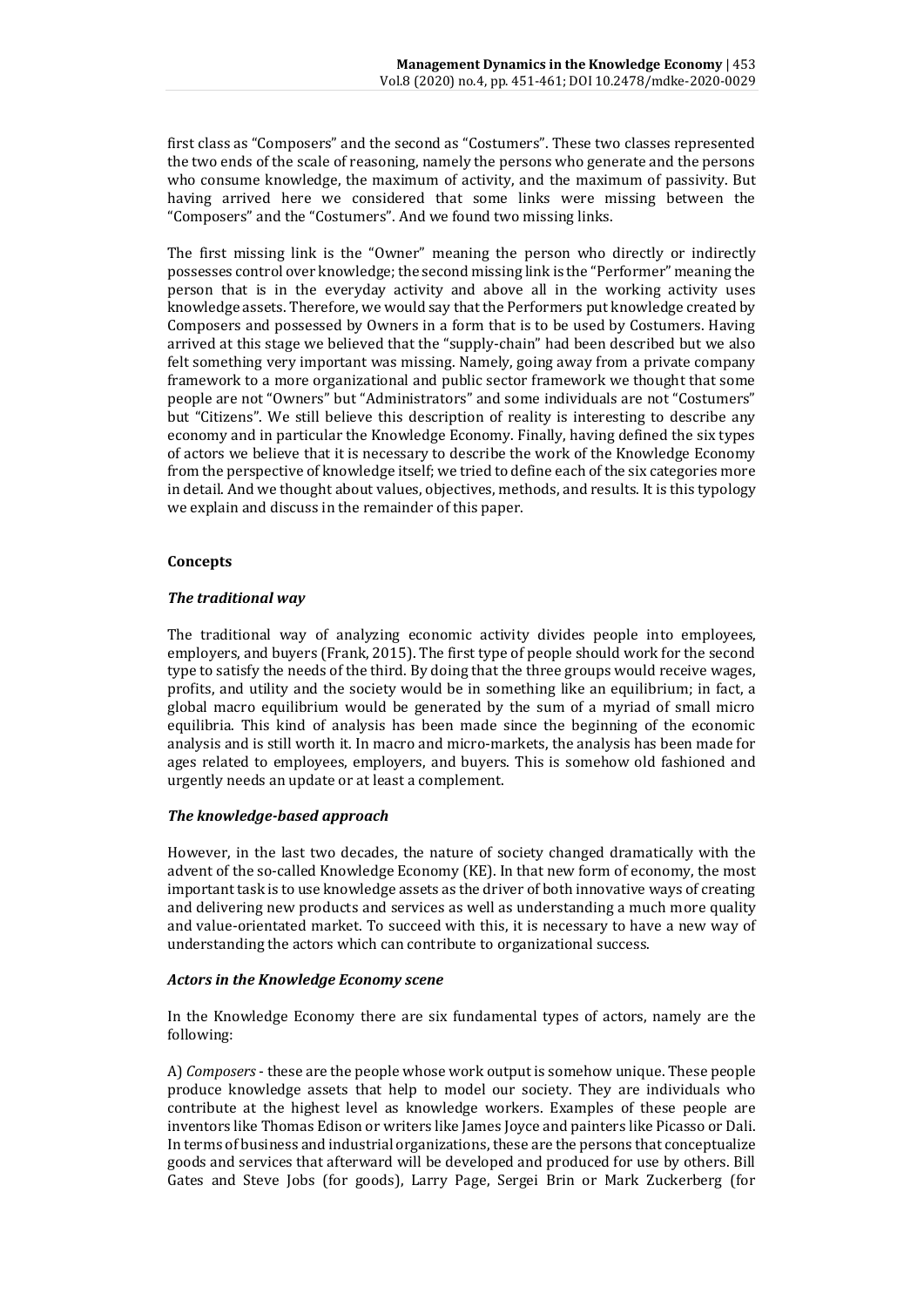services), and Nonaka or Edvinson (for books or reports) are examples of this category of individual. These people seem to be constantly one step ahead of the rest of their peers, and effectively they show the way to the rest of the world through thought leadership. Composers create new goods and services or routines and with important consequences for the societies they live in.

B) P*erformers* – these are the people who routinely use the knowledge assets, and as such their work patterns are often in some way predefined. These individuals are very common in our society and they are found in offices, factories, and most other locations of work. Workers that use the Six Sigma mindset for example are of this type. Performers are important because they implement the outcomes of the Composers and in so doing they create profitable companies that use Composers' ideas to satisfy the Costumers' needs. Without the knowledge assets and routines created by the Composers, the Performers' work would mostly be inefficient and effective. If Composers are the soul, Performers are the muscles, even if their work may not be physical. Performers are indeed a more routine class of knowledge workers. Some Performers may be extremely well paid like footballers, CEOs, surgeons, airplane pilots, or classical pianists because they are extremely skilled and efficient in their profession; also they are a bit unique even if they don't create anything new. Crucially the way they perform is based on tacit knowledge and therefore some Performers may become Composers and the more Composer like they become the more they earn. But most Performers do not create much, and they are not so unique they often depend on a machine or a tool or an organizational routine to add some value to society.

C and D) *Owners and Administrators* – these people have direct control over the factors of production. They determine corporate and national objectives and strategies. Owners can also be Composers or even Performers if they arrived at the Ownership position because they earned enough money to acquire the companies or because they achieved or were put in a position in which they control the factor of production. Owners depend on Composers for ideas, on Performers for effort, and on Costumers for the demand of the goods and services the organizations they own provide. In the public sector although the owners are officially the State their role is often fulfilled by administrators, and in the following subsections, we will put this distinction forward. We may also consider that all knowledge workers (Composers and Performers) own their labor force. However, the biggest representatives of this class of people are the Owners of multinationals or the heads of big national services and governments. Composers and even Performers may achieve either of those positions.

E and F) *Customers and Citizens* – these are the people that consume the output made by Performers following ideas of Composers in organizations possessed by Owners. They are indeed powerful because the new economy is a society of consumption and marketing and because the information is available on the internet about almost every product we may buy or sell. In consequence, Costumers effectively drive the businesses, and ultimately define their good or bad fortunes. Nowadays Costumers search for quality and high value whereas in former times there was a greater tendency for consumers to look for quantity and low price. Citizens search for the fulfillment of rights and more related to Administrators. Of course Composers, Performers, and Owners also are Costumers, and vice versa. The four first categories are linked to the supply side of economies and the last two to the demand side. The six types of actors are described in Table 1.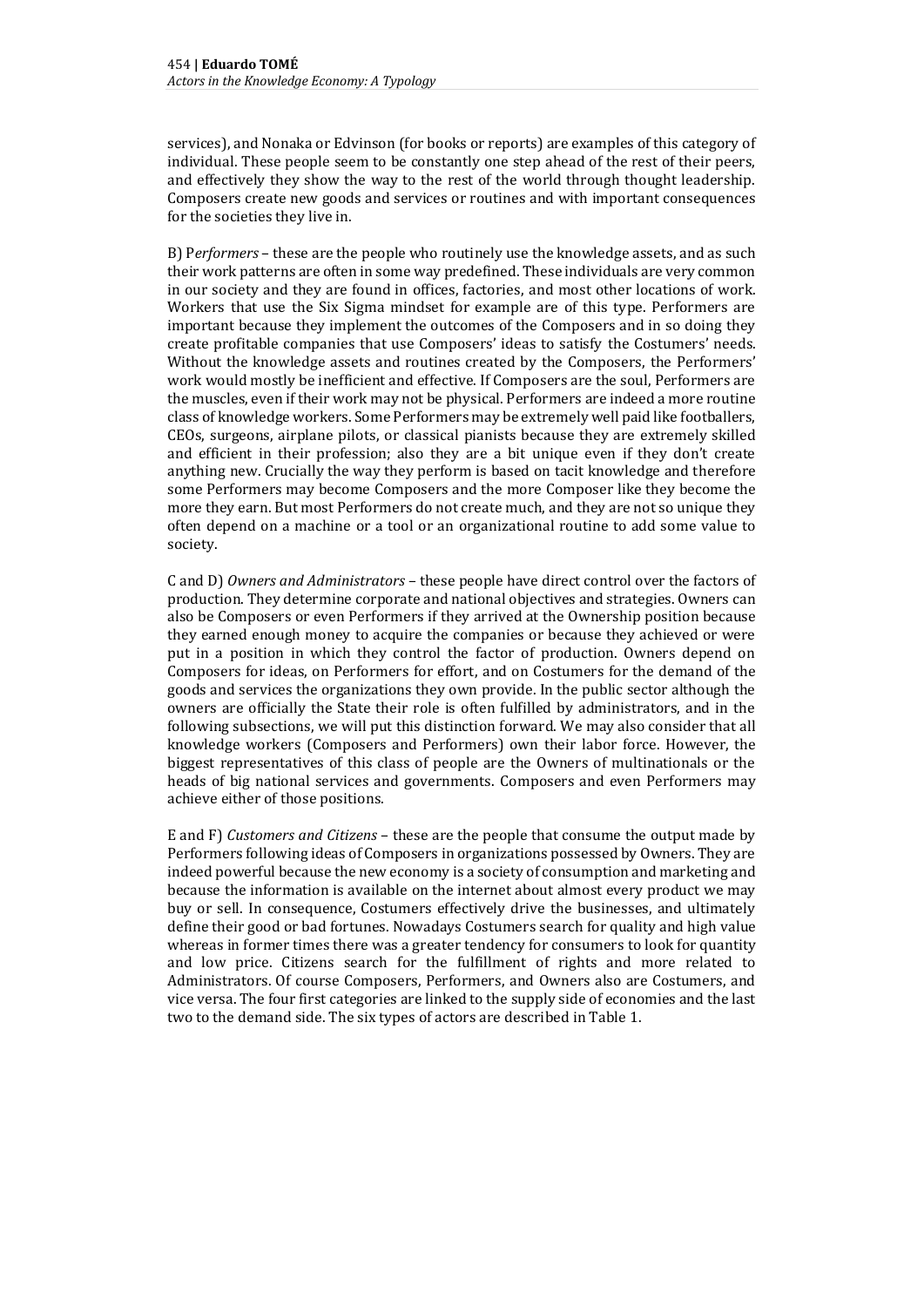|                        | Lowest<br>quantity | Middle<br>Quantity           | High<br>Quantity | <b>Highest</b><br>quantity   |  |
|------------------------|--------------------|------------------------------|------------------|------------------------------|--|
| <b>Highest quality</b> | Composers          |                              |                  |                              |  |
| <b>High quality</b>    |                    | Owners and<br>Administrators |                  |                              |  |
| Middle quality         |                    |                              | Performers       |                              |  |
| Lowest quality         |                    |                              |                  | and<br>Costumers<br>Citizens |  |

*Table 1 – Basic comparison of the six types of actors*

### **Characteristics of the six types of actors**

In Table 2 below, we expose the main features of each one of the six types of actors. We have in mind four basic questions, namely values, objectives, methods, and results. We assume a functional perspective of each actor according to which each one has an objective which is pursued using facilitators and values, and that can be evaluated; the model is based on the following logic:

| Values $\rightarrow$ Objectives $\rightarrow$ Methods $\rightarrow$ Results |  |
|-----------------------------------------------------------------------------|--|
|-----------------------------------------------------------------------------|--|

| Tuble 2 – busic characteristics of the six types of actors |                                                                                      |                                                                                                                                                   |                                                                                        |                                                                        |  |  |  |
|------------------------------------------------------------|--------------------------------------------------------------------------------------|---------------------------------------------------------------------------------------------------------------------------------------------------|----------------------------------------------------------------------------------------|------------------------------------------------------------------------|--|--|--|
|                                                            | <b>Composers</b>                                                                     | <b>Performers</b>                                                                                                                                 | <b>Owners and</b>                                                                      | <b>Consumers and</b>                                                   |  |  |  |
|                                                            |                                                                                      |                                                                                                                                                   | <b>Administrators</b>                                                                  | Citizens                                                               |  |  |  |
| <b>Values</b>                                              | Labor is its own<br>reward<br>Creating<br>knowledge is<br>universally good           | Being recognized<br>as a caring<br>individual in the<br>community<br>Make a living<br>Climbing the<br>corporate ladder<br>or the social<br>ladder | Get and stay rich<br>Bigger portfolio of<br>investments.<br>Be elected or<br>nominated | Enhance lifestyle<br>Have more<br>choice<br>Eat better, live<br>longer |  |  |  |
| <b>Objectives</b>                                          | Explore ideas for<br>the fun of it<br>Leave a mark on<br>the world                   | Deliver a service<br>or making a good                                                                                                             | Make money and<br>social good.<br>Have power.                                          | Enjoy a standard<br>of living and<br>quality of life.                  |  |  |  |
| <b>Methods</b>                                             | Academic<br>education, trial,<br>and error.                                          | Professional<br>education and<br>sometimes talent                                                                                                 | Free market and<br>globalization<br>political<br>connections.                          | Web and the<br>internet                                                |  |  |  |
| <b>Results</b>                                             | Corpus of work<br>Acknowledgment<br>of peers<br>Others wanting to<br>learn from them | Efficiency and<br>effectiveness<br>Wealth<br>accumulated<br>from earnings                                                                         | Wealth<br>accumulated from<br>Returns on Equity                                        | Conspicuous<br>consumption<br>Good and<br>services<br>consumed         |  |  |  |

|  | Table 2 - Basic characteristics of the six types of actors |  |  |  |
|--|------------------------------------------------------------|--|--|--|
|  |                                                            |  |  |  |

# *Values*

At the base of the activity of each type of actors, there are the fundamental values, each one of them defends namely knowledge and creation for Composers, making a living for Performers, get and stay rich and powerful for Owners and Administrators and having enhanced lifestyle and making him or herself being heard for Costumers. Every one of us is a bit of every type of actor but each actor has a dominant perspective. Values are integrated into the spiritual knowledge field and they interact with the fields of emotional and rational knowledge (Bratianu & Bejinaru, 2020).

For Composers, their fulfillment comes from knowing that they have created something new and that their innovation has led to valued improvements. This is similar to the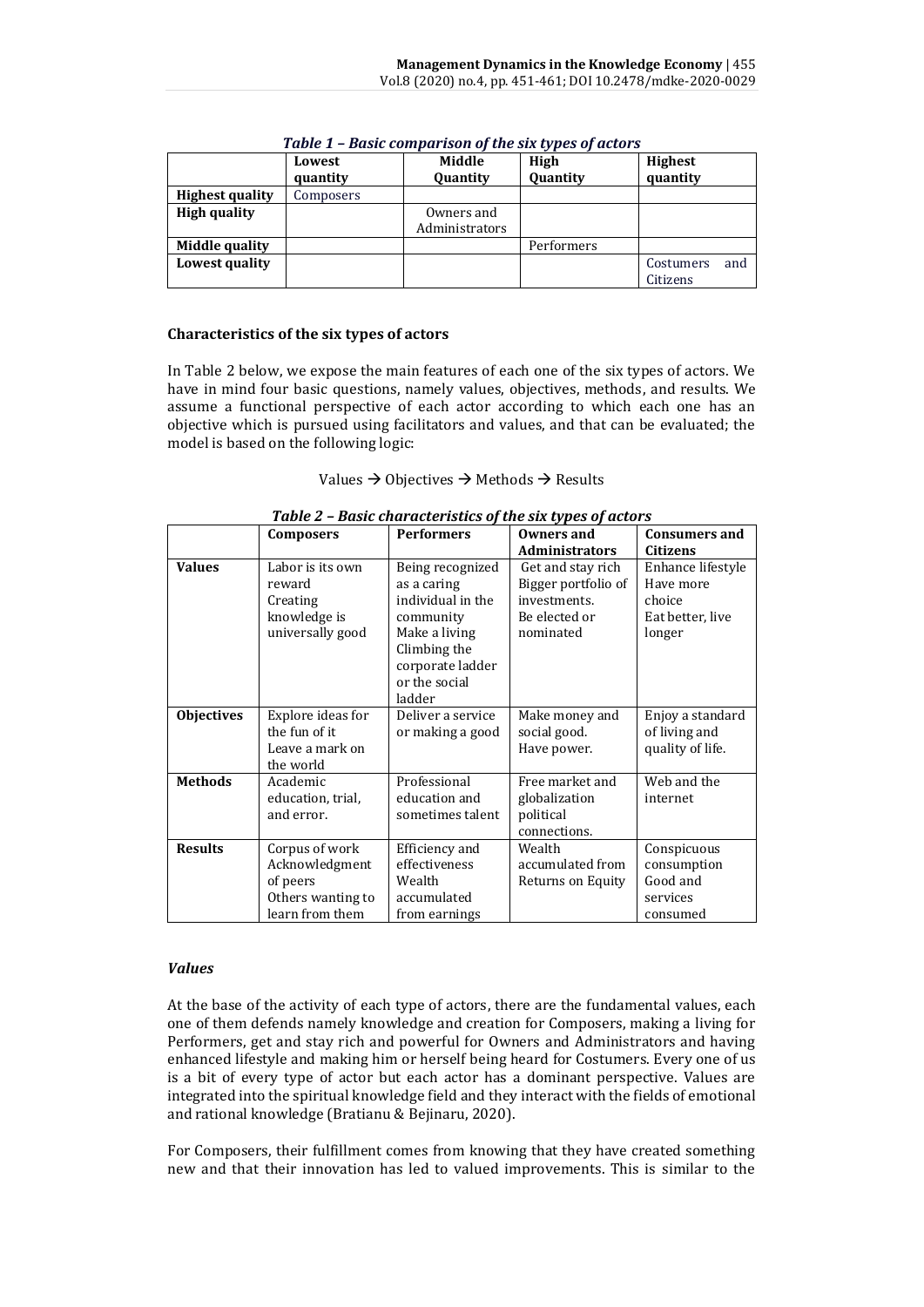motivation of the artist. They need to distinguish themselves but their creation is often more important to them than the accolades which they receive. Performers want to be recognized as a caring individual in the community, to make a living, and to climbing the corporate ladder or social ladder; they need not necessarily be very ambitious, but they are essential to the functioning of society because they are by far the biggest share of the workforce. Owners seek the best return on their investments, while administrators and politicians want power. Finally, Costumers seek an enhanced lifestyle; have more choices, eat better, and live longer.

## *Objectives*

The actors differ greatly in their ultimate goals. Composers ultimately wish to leave a mark in the world and they have great fun in exploring ideas. This is a type of action that has been seen in History since Antiquity – the Encyclopedias are full of these people, like Archimedes shouting Eureka in the bath to Wittgenstein writing the note of his Treaty on Philosophy while fighting World War I. Quite curiously nowadays it is easier to become a composer because there are more tools of creation available than never before due to the proliferation of technological devices like the Word program, laptops, etc., and also because education and science have expanded in the world like never before. Also nowadays it is easier to earn money as a composer because of the technological possibilities that enlarge the market, particularly the English speaking one. But every composer will tell you that regardless of the money they end up earning, their highest reward is the sheer joy of doing it, be it writing, painting, or singing.

When a composer becomes a millionaire or multimillionaire it is because he becomes interesting to society or a specific organization and therefore becomes the focus of business (Forbes, 2016). In fact, he or she may or may not become an Owner, but to get rich he or she has to become famous and very important in social terms (Frank, 2016). It is almost a paradox Composers may not want much money but when they do become famous they tend to become rich and appear in the rich lists (The Sunday Times, 2016). Composers may even be famous and important and due to contractual reasons not be rich like it happened with the Beatles in the first years. In terms of the Maslow Pyramid, these are the persons that achieve the highest level of satisfaction (Maslow, 1943).

Performers have a much more modest objective – delivering a service or making a good. This usually is done by using tools of production Performers don't own and by performing standardized and repeat tasks; and this is the case of the traditional industry and the low skilled new economy in call-centers. However, in the new economy, we must realize that due to the nature of many occupations, performance is becoming more and more a personal act, and success depends on experience and tacit knowledge. This is the case of the more skilled jobs that are normal in an inverted pyramid of skills. In those types of performance, there is an element of creation because the performance is unique or the good or service is somehow unique. Quite importantly the uniqueness may be a way of obeying the owner who ultimately pays the wages, or to satisfy the customer/consumer. In terms of the Maslow pyramid, Performers tend to satisfy lower than Composers but when they can use tacit knowledge, in the new jobs of the new economy they may achieve much higher levels of satisfaction. Knowledge dynamics can explain all these transformations between rational, emotional, and spiritual knowledge according to the theory of knowledge fields (Bratianu & Bejinaru, 2020).

Owners/administrators basically want to make money or to have power. Specifically, if they are in the private sector, this goal is achieved by earning profits; if they work in the public sector they aim to be elected or nominated. The use and consequences of these profits are subject to debate: one may assume that profits are a social benefit (like Milton Friedman considered), or that profits imply a distribution of productions surplus that may be datable (as studied in General Equilibrium Theory) or even a relationship with the government via taxes and subsidies (as highlighted by studies on Public Finance). Also, it is important to mention that Owners offer many jobs to Performers and also ultimately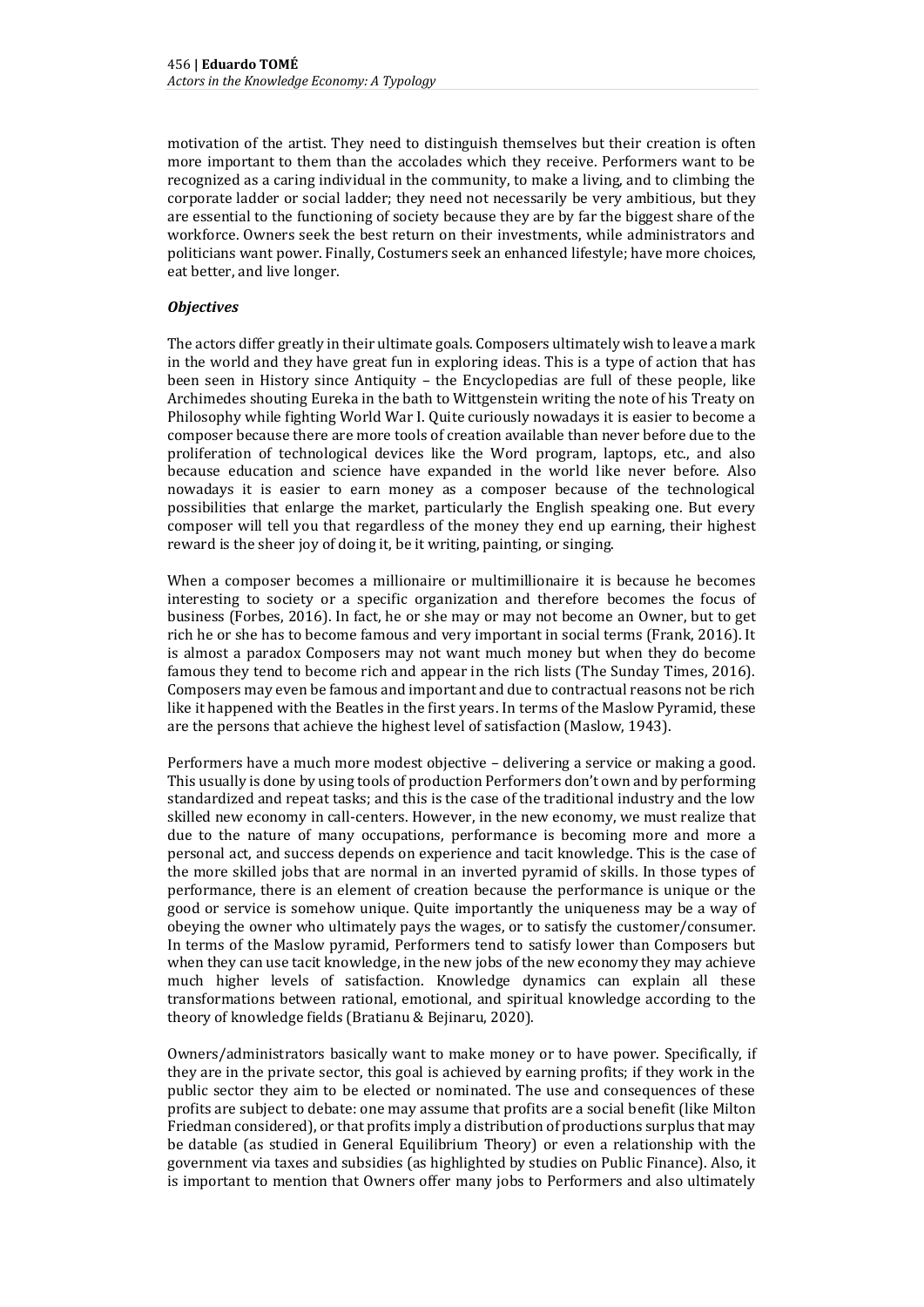sell goods to Costumers. Politicians and public administrators are a specific kind of Owners because they are responsible for the functioning of the public sector of the economy and influence the private and non-profit sub-sectors. By achieving power administrators should seek to add to the public or social good but this has not often been the case as the literature on corruption, crime theory and public failures indicate (Le Grand, 2008). In the current times of financial tightness financial considerations are becoming more and more important, even for administrators. As we saw already, Composers may be our turn to be Owners of large businesses or big administrators and Performers own their own labor force.

Consumers and Costumers mainly want to enjoy a high standard of living or a better quality of life. And in the connected world of the internet they are very important because they can classify, comment, post, protest, grade, like, and follow. And all those activities are a form of consumer choice and a way of putting pressure on Composers, Owners, and Performers. In what concerns administrators and public administrators, voters are a specific type of Costumers and the political market is indeed a very specific one. Also in many social matters people effectively "vote with their feet".

# *Methods*

Quite crucially, the six types of actors differ considerably in the ways they approach the achievement of success. Composers focus on academic or creative education, and trial and error, formal and informal, creating new ideas and testing new concepts relentlessly; they have to mix talent with ingenuity, inspiration, and transpiration; as Thomas Edison famously said, genius is more transpiration than inspiration. Performers derive their position from professional education, and training, often on-the-job training (Linderman, 2003); in the case of low-level Performers, talent is almost not an issue; if you work in a call center talent is not important but if you are a top footballer or a pianist or a flight pilot it matters; in the case of high-level Performers talent matters, and this one of the reasons these persons are a bit like composers, the other reason being the use of tacit knowledge (Polanyi, 1963).

Owners and administrators depend on the free market, the globalization process, and on their political connections; marketing is a fundamental issue; also respect for some social norms to belong to the club of the "happy few" who effectively govern the world is due (Chomsky, 2016). Finally, Costumers derive their power by going public with their opinions and making their voice heard – in today's world social media provide daily possibilities of making viral statements, and having thousands of followers and likes, in an enhanced form of consumer sovereignty and society (Ingham, 2014).

# *Results*

The six types of actors also differ decisively on the ways they want to be assessed, and by the ways, they measure their success. Composers believe in leaving a legacy that is grounded in a corpus of work; quite crucially they seek acknowledgment of peers more than social glory and fame. Composers usually live in small circles, even in the internet age, and they constantly care about the opinions of the circle members. Examples of fights and friendships between major intellectuals are well known (i.e. the dispute between Camus and Sartre or the friendship between Marx and Engels). Also, some Composers are good teachers and they like to profess to those wanting to learn from them (like Bertrand Russel, Paul Krugman, or Joseph Stiglitz, among others).

Performers usually seek efficiency and effectiveness, doing things right more than doing the right thing. Execution is in this sense the contrary to creation, and in this Composers differ from Performers. It may happen that Composers also perform or Performers have to compose and in this sense, we are again in the blurred zone between the two concepts. Owners are driven by financial ambition, and the desire to accumulate wealth via earnings – greed is good may an extreme motto for this kind of people. In the global economy,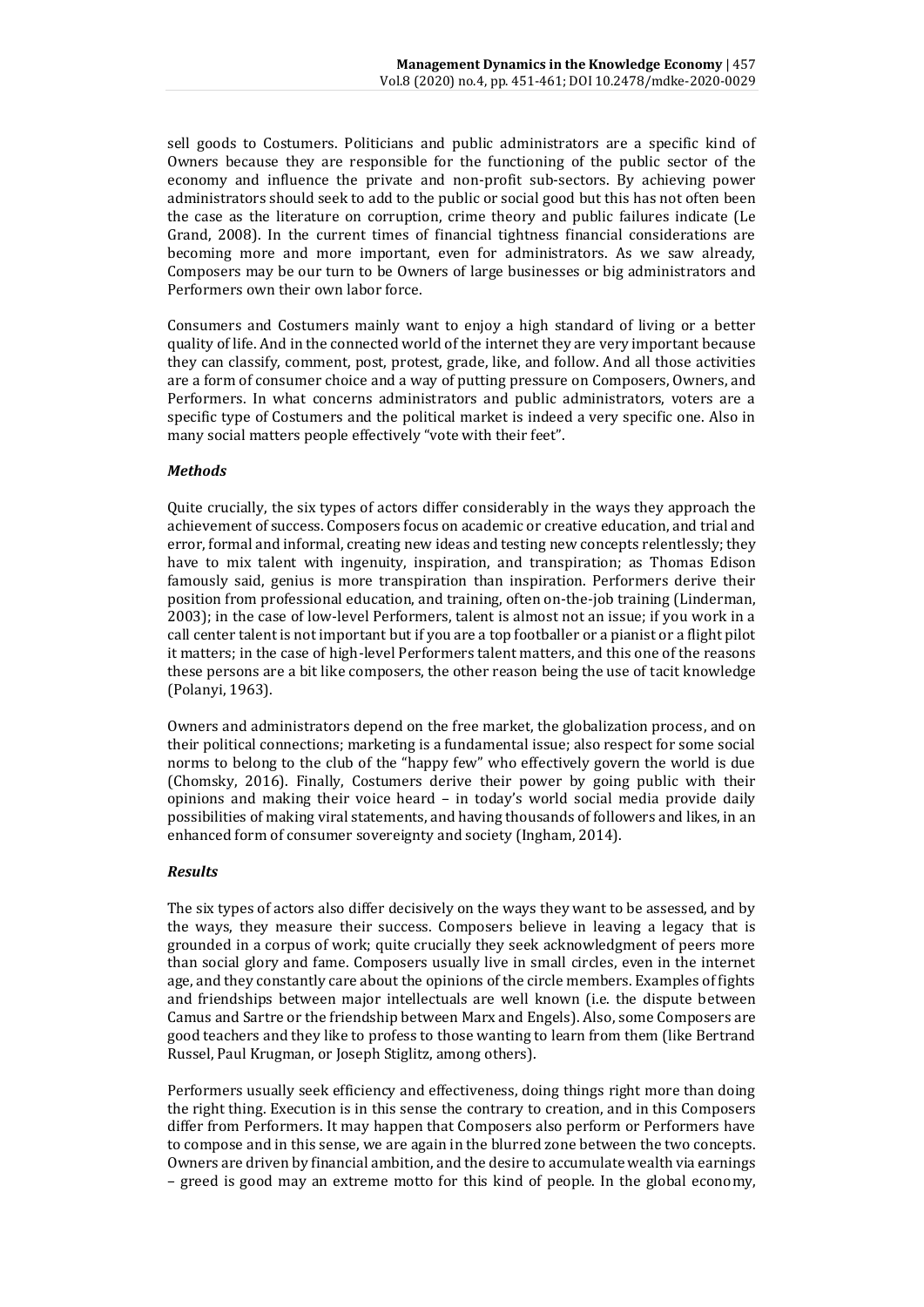billionaires are every day a more common phenomenon, originated by the every day easier capacity of selling everything everywhere; it is not strange that the

Owners of the most important multinationals are the richest persons on Earth and becoming quickly the most important as the election of Mr. Donald Trump to the Presidency of the USA eloquently illustrates. Quite decisively, the phenomena of billionaires generate the idea that money is good in itself and that money should be an objective for life; this so trivial concept is not supported by any economic theory – neoclassical microeconomic theory states that consumers seek utility and money is only a way of obtaining utility (Frank, 2015). Furthermore, the marginal utility of income decreases with the rise of income (Frank, 2015); therefore, the idea that everybody has to become a billionaire by becoming an entrepreneur and owner is as ideological as it can get but the underlying that idea that money gives happiness has no basis in the microeconomic theory. This explains why the biggest billionaires are also the biggest donors (Forbes, 2016). Wealth is accumulated by Returns on Equity (RoE).

Administrators and politicians seek power as a form of reward, and fight in elections and in the corridors of power where they meet Owners, and occasionally Composers. The Davos Forum is the representation of this melting pot. However, in the internet and global age all these people have to be very careful with the Costumers because even if their wish is to consume and to derive good living standards and good quality of life, from that consumption, they have in social media a weapon of social control and social change like there is no other. Even political matters are deeply affected by social media and Costumers. Composers earn their livings and their glory from being accepted even if in the long-run, Performers have to work in demanded activities and Owners and administrators have to possess or manage companies and organizations for which there is a massive social desire for the goods and services they provide.

# **Data**

In this section, we summarize basic statistics about the six types of actors available on the internet at the time of writing (December 2020).

*Owners and Administrators.* The sixty-two richest persons have more wealth than half of the world population according to Oxfam quoted by the British newspaper, The Guardian. And the top 1 percent has as much as the others 99 percent. Also, the political and administrative power is said to be concentrated in the hands of some "happy few" people like the ones that meet in the Davos Summit.

*Composers.* In the UK the so-called creative industries account only for 3 million people and one-tenth of the labor force. In the US the value is 4.7 million and less than 3 percent in a total of 160 million. To these people should be adding the figures of people that are in the intellectual field. Indeed, according to the Wall Street Journal "people who had nonroutine cognitive jobs, what is often called "knowledge work," consisting of varied intellectual tasks such as professional, managerial or technical occupations" raised from 30 million in the mid-eighties to double nowadays. In this context, composers are around 20 percent of the population in developed countries but much less in developing ones.

*Costumers and Citizens.* The world population in 2016 was 7,5 billion. Not all those persons have income or another funding source only two-thirds have. Also according to the Pew Institute, 15 percent are poor, 56 low income, 13, middle income, 9 upper middle income, and 7 high income. Also in the 21st global and technological world, connections are essential for costumers. More than 1 billion people use Facebook. The number of mobile phone users in the world is about 60 percent in 2016 and the expectation is to rise to 5 billion in 2019. Of the current 2.1 billion are smartphone users. The number of persons with internet connections is about 40 percent of the world population. In what concerns Citizenship, the number of people with extended legal rights in the world has been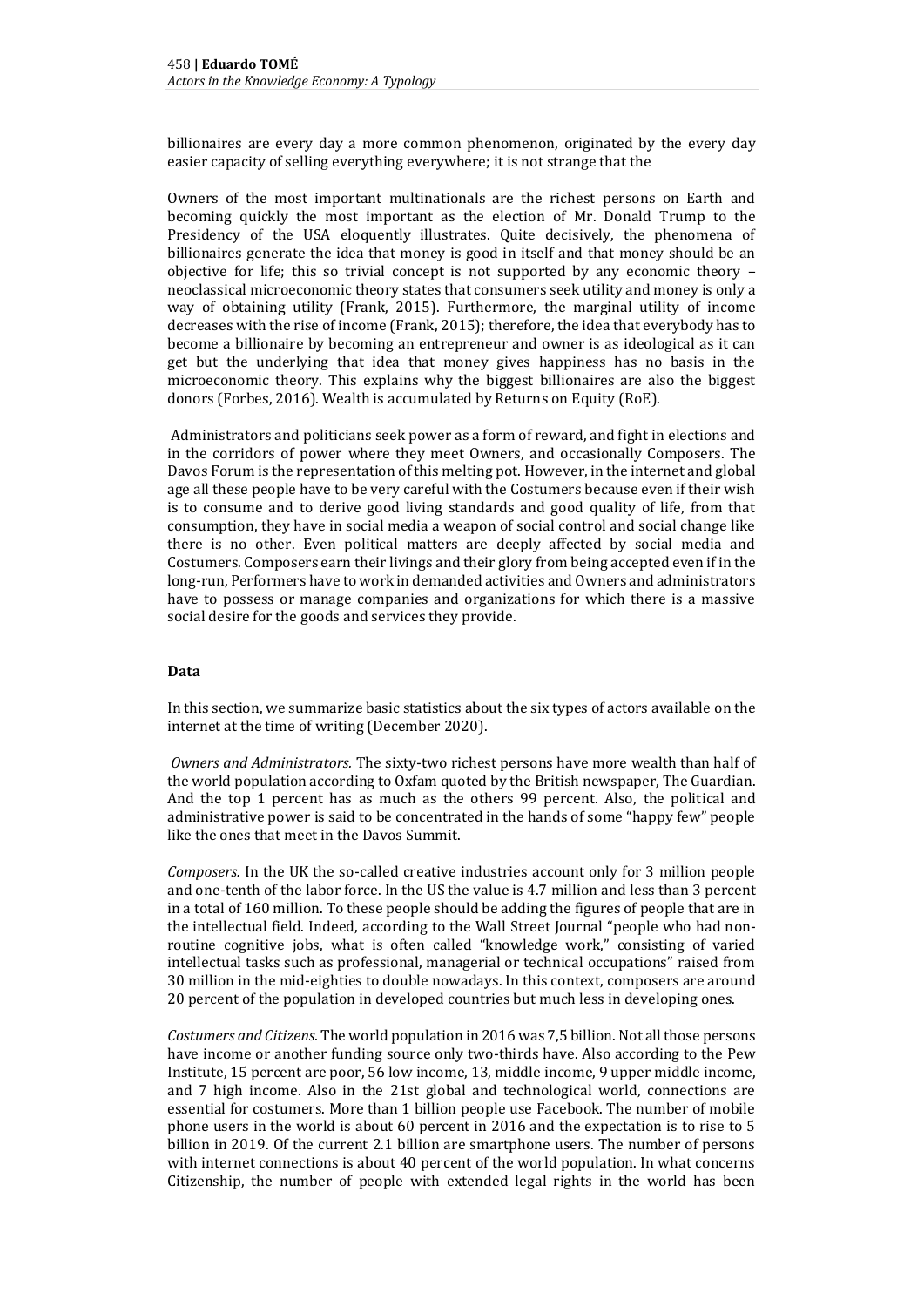increasing strongly in the last decades. Women and men over 18 years have generically right to vote, totalizing 5 billion; all these individuals have power over the Administrators.

*Performers.* According to the International Labor Organization (ILO) the World labor force raised from 2.3 billion in 1990 to 3.3 billion in 2014. Of those, only a small fraction of around 20 percent are skilled and have high qualifications. These people live in rich countries or are the ruling elite of developing countries. Even in rich countries, a big divide exists between low and high paid performers, the first being increasingly more in recent years.

### **Discussion**

One of the objectives of the society is to deliver in an environment in which these six different groups of actors live side-by-side in a harmonious manner, each being conscious of what they can achieve and the benefits that they can derive from being part of the new economy. One of the biggest problems of societies is the so-called "populations without voice". Those people are the ones that are excluded from these six groups or those that are low paid performers and don't have a significant say as Costumers. Those people are excluded and marginalized from society and sometimes they make their voice heard as when they are fundamental in electing American Presidents like what happened with Mr. Donald Trump.

Composers are knowledge workers par excellence. Performers are low key low-paid knowledge workers, even if in a service-based and very humanized and diverse economy where value is more important than price, quality is more important than quantity, and users and Costumers are more important than consumers. Apple and Jobs owe their market value and their fortune to some Composers and many Performers. Composers don't work in a vacuum. First, all compositions relate to the person and their relations. Composers compose to satisfy their own needs (money recognition etc.) – and this may be confused with Art's sake. But also they can be interested in the use or their creation and it is because of that copyright exists; in the ever more connected world of today this problem is increased. Something interesting is that Composers like to compose and they get much happiness from it.

Composers are funded in a variety of ways and that does make a difference. They may be rich or get rich, they may be funded by the market, or by "Maecenas" (some entity that supports you), or by an employer, or they may depend on public money. They also may be more or less related to the stock market. The less they are dependent on the market the more they can "experiment". I am not sure if a certain "pressure" is not important. Sometimes it feels that super-rich creators lose their inspiration when they become superrich. Composers and creators need to earn a living so they need to be paid by the market. So, yes Composers and creators need consumers and customers. And yes, Composers need to satisfy a need of consumers because otherwise they will not be paid. However, I am not sure if Composers believe they are slaves of Costumers in the sense they depend on the Costumers. Because indeed I believe Composers may have strong power in the market by dictating taste, and fashion. And the stronger the composer is (because they have a big market share) the more he can dictate quantity and price (according to the Economics point of view).

The relation between Owners and Composers is a complex one. If a composer works for an owner, he may have some power over him or her. Composers may also be Owners. The power of Owners is overestimated because they are super-rich but at the end of they are paraphrasing Keynes who said that politicians who hear voices in the air are following obscure economists we would say that these guys who pose to glamour magazines owe their wealth to a bunch of obscure knowledge workers that work for them. Even if you were a composer like Bill Gates and you became a superrich owner in the process you became dependent on a myriad of knowledge workers.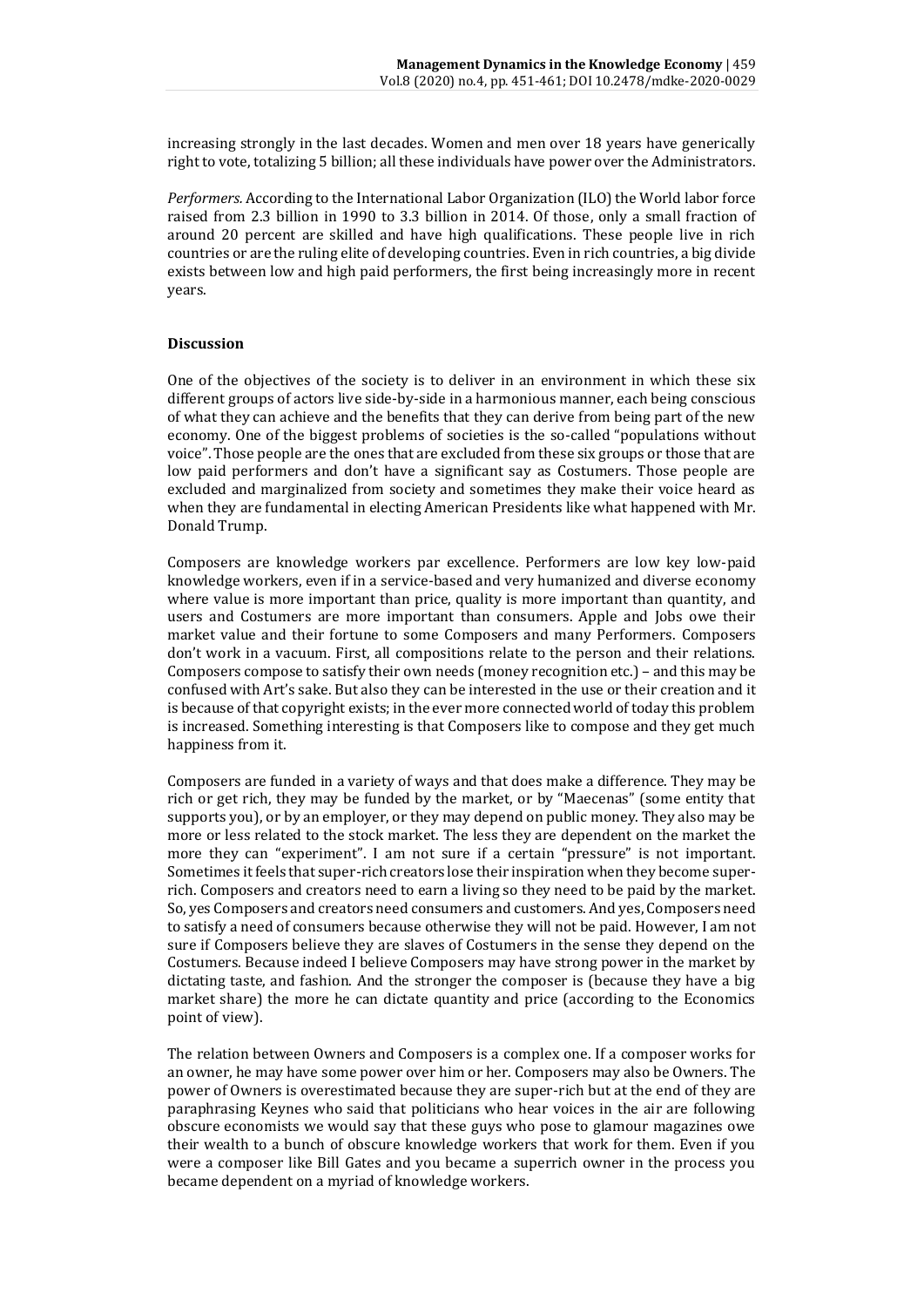Performers are decisive – they are like the bees and the ants. Performers in the 21st century are less routine prone and a bit more of Composers than in the previous centuries because they work in services essentially and not in the industry and the agriculture as before. Also, it is known that the labor force is split between low earners and high earners the big difference is that the low earners are essentially Performers (call centers, etc.) and they essentially distribute information, and the low earners are essentially creators (research centers) and they essentially create knowledge. Life being what it is, we have to begin by being a performer in a low paid job and then we become a composer in a high paid one. The questions raised in this paper are more acute in a globalized knowledge society because in this society power is more disputed by the four categories. In the old times, Owners had the power, now they depend on Composers which depend on Performers that depend on Costumers.

# **Conclusions**

The term new economy or knowledge economy has been around for more than 20 years. In some respects, it has been useful in that it has pointed to the fact that it is now important to appreciate the fact that although knowledge has always been critical it has acquired an additional level of importance since the world has shrunk due to the improvements in ICT and the move towards globalization. However, little has been said about how different actors in our society have contributed through the application of different levels and characteristics of knowledge.

Six key groups of actors are identified and these may be referred to as Composers, Performers, Owners, Administrators, Consumers, and Citizens. Composers bring to the value creation process knowledge related to innovation and entrepreneurship. In so doing they bring an ability to envisage a different type of future in which new ideas play a central part in the development of products and services which enrich the society in which we live. Performers bring knowledge of how to execute the ideas of the Composers and turn them into realities. These individuals bridge the gap between the currently possible and future potential.

Owners have access to the resources which are needed to take the ideas of the Composers and through the skills of the Performers make these ideas a reality. In a market economy, they are the gatekeepers to the future. Consumers are those who ultimately register their approval of the products, services, and processes that have been created by the combined activities of the Composers, Performers, and Owners.

This taxonomy of players in the knowledge economy is useful in that it allows us to understand the components of the team of actors that need to be engaged and work together with some degree of shared vision if our society is to produce the flow of goods and services required to sustain it. If these four sets of actors are not in concord, then the mechanisms of the free market will punish anyone attempting to embark upon any scheme of innovation or entrepreneurship.

**Acknowledgments**. The author wants to acknowledge the support, guidance, and ideas provided by professor Dan Remenyi without whom this paper would never have been possible.

# **References**

Bratianu, C., & Bejinaru, R. (2020). Knowledge dynamics: a thermodynamic approach. *Kybernetes*, 49(1), 6-12. <https://doi.org/10.1108/K-02-2019-0122>

Bratianu, C., & Vatamanescu, E.M. (2017). Students' perception in developing generic skills for business: a knowledge approach. *VINE Journal of Information and Knowledge*